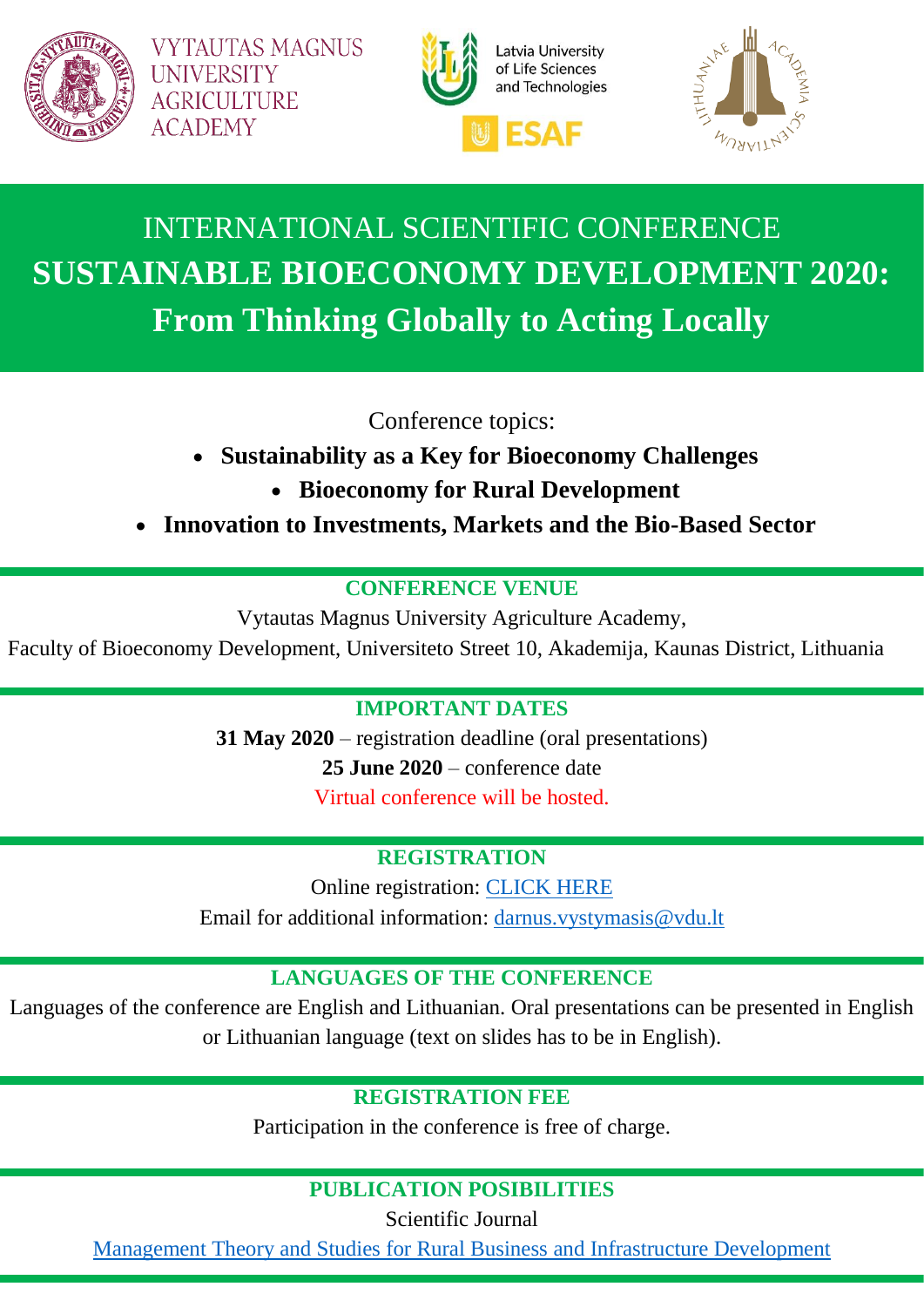





### **PRELIMINARY PROGRAMME**

*We are in the process of organizing the International Scientific Conference "SUSTAINABLE BIOECONOMY DEVELOPMENT 2020: From Thinking Globally to Acting Locally". Final programme will be released soon.*

**8.30-9.00** Welcome speech

**9.00-9.40** Plenary presentations:

- **Instruments to Support Sustainable Bioeconomy in Rural Areas**
- **Prospects of Bioeconomy Growth and Job Creation**

**9.40-11.00** Panel discussion **Bioeconomy: Seizing the Opportunity for Rural Areas 11.00-11.30** Break

**11.30-14.00** Section I **Sustainability as a Key for Bioeconomy Challenges 14.00-14.30** Break

**14.30-17.00** Section II **Bioeconomy for Rural Development 17.00-17.20** Break

**17.20-19.30** Section III **Innovation to Investments, Markets and the Bio-Based Sector**

**19.30-20.00** Conference summary

### **Scientific Committee**

Chairperson:

Prof. dr. Astrida Miceikienė, Vytautas Magnus University Members: Prof. dr. Vilija Aleknevičienė, Vytautas Magnus University Prof. dr. Vlada Vitunskienė, Vytautas Magnus University Assoc. prof. dr. Rasa Pakeltienė, Vytautas Magnus University Prof. dr. Irina Pilvere, Latvia University of Life Sciences and Technologies Prof. dr. Andra Zvirbule, Latvia University of Life Sciences and Technologies

**Organizing Committee**

Chairperson:

Lect. Erika Besusparienė, Vytautas Magnus University Members:

Assoc. prof. dr. Arnis Lēnerts, Latvia University of Life Sciences and Technologies

Lect. Aušra Nausėdienė, Vytautas Magnus University

PhD student Virginija Kargytė, Vytautas Magnus University

PhD student Jevgenija Česnauskė, Vytautas Magnus University